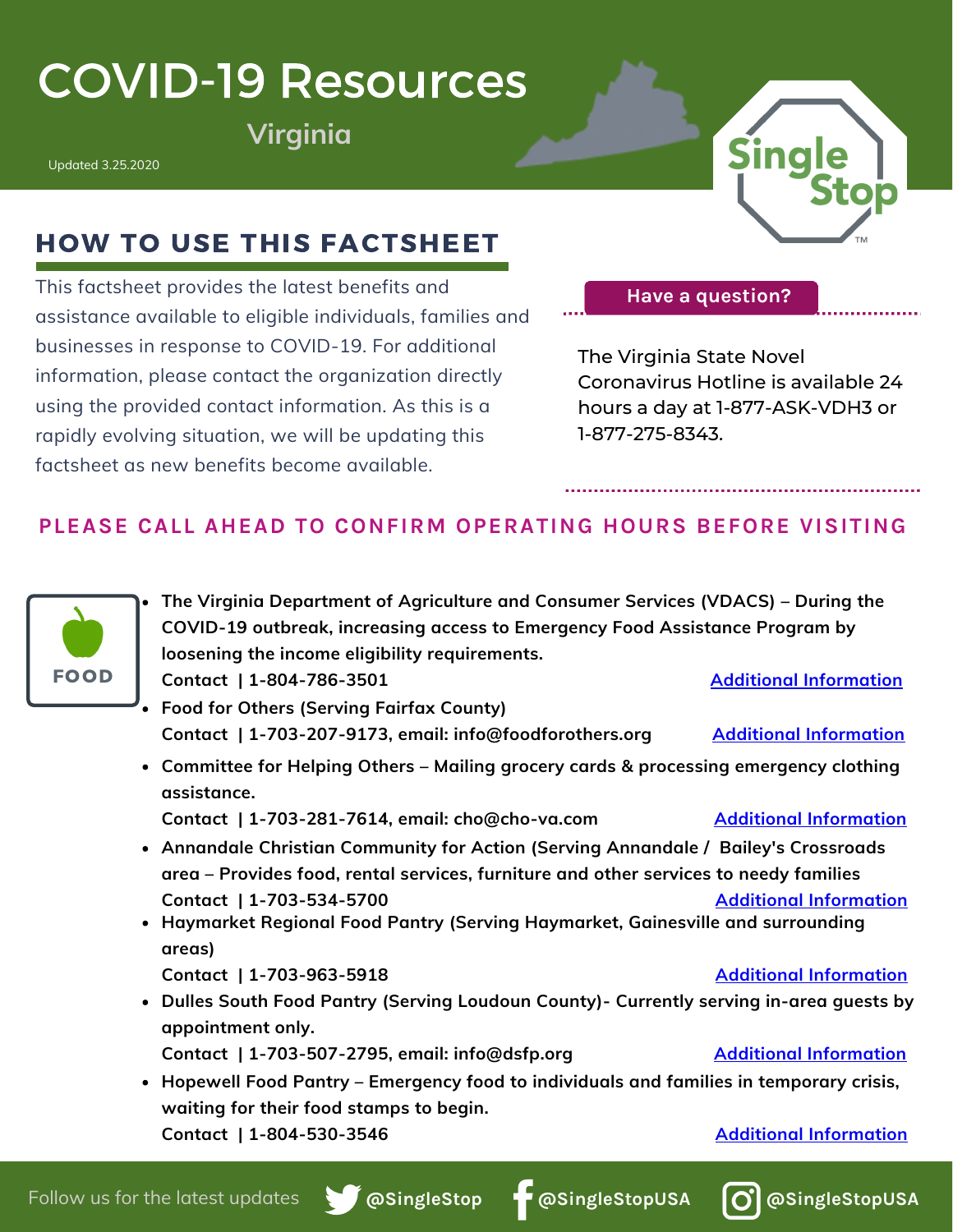

**The Department of Medicaid Assistance Services - Eliminating all co-payments for services covered by Medicaid and Family Access to Medical Insurance Security (FAMIS), including COVID-19-related treatment as well as other medical care. Current Medicaid members will not inadvertently lose coverage due to lapses in paperwork or a change in circumstances. Medicaid members can obtain a 90-day supply of many routine prescriptions, an increase from the 30-day supply under previous rules. Waiving preapproval requirements for many critical medical services and enacting automatic extensions for approvals that are already in place. Expanding access to telehealth services, including allowing Medicaid reimbursement for providers who use telehealth with patients in the home.**

**Contact | 1-804-786-2211 Additional [Information](https://www.governor.virginia.gov/newsroom/all-releases/2020/march/headline-854722-en.html)**



**Child Care Aware of Virginia – Assistance with finding childcare programs still open. Contact** | 1-866-KIDS-TLC **Additional [Information](http://va.childcareaware.org/)** 

**Henrico County Public Schools (HCPS) – Providing student-meal sites for free 'grab and go' breakfasts and lunches.**

**Contact | 1-804-652-3600 Additional [Information](https://henricoschools.us/covid19/grab-and-go-breakfasts-and-lunches/)**

**Department of Social Services – Modifying Virginia's Child Care Subsidy program. These modifications include: expanding eligibility for school-aged children currently designated for part-day care to full-day care. Increasing the number of paid absences from 36 to 76 days for both level 1 and level 2 providers. Automatically extending eligibility for families due for eligibility re-determination in the near future by 2 months and temporarily suspending the requirement for face-to-face interviews.**

**Contact | 1-804-726-7000, email: citizen.services@dss.virginia.gov Additional [Information](https://www.dss.virginia.gov/geninfo/corona.cgi)**



**Unemployment Benefits – One week waiting period is temporarily waived for restaurant and food service employees if hours have been cut or shortened. Contact | 1-866-832-2363 Additional [Information](http://www.vec.virginia.gov/unemployed)**



- **Department of Motor Vehicles – All DMV Customer Service centers are closed and all DMV 2 Go & DMV Connect Services are postponed until April 2, 2020. DMV has extended validity of Virginia DMV credentials. Driver's licenses and identification cards set to expire between March 15 and May 15 are extended 60 days from the original date of expiration. This includes credentials for individuals aged 75 and older who are typically required to make an in-person visit to renew. Vehicle registrations that expire in March and April are extended for 60 days. Contact | 1-804-497-7100 Additional [Information](https://www.dmv.virginia.gov/general/#covid19.asp)**
- **Virginia Department of State Police – Suspending the enforcement or Motor Vehicles Safety Inspections for 60 days. Additional [Information](https://www.governor.virginia.gov/media/governorvirginiagov/executive-actions/ED-8-Directing-the-Superintendent-of-the-Virginia-Department-of-State-Police-to-Take-Certain-Administrative-Action-Due-to-the-Novel-Coronavirus-(COVID-19).pdf)**